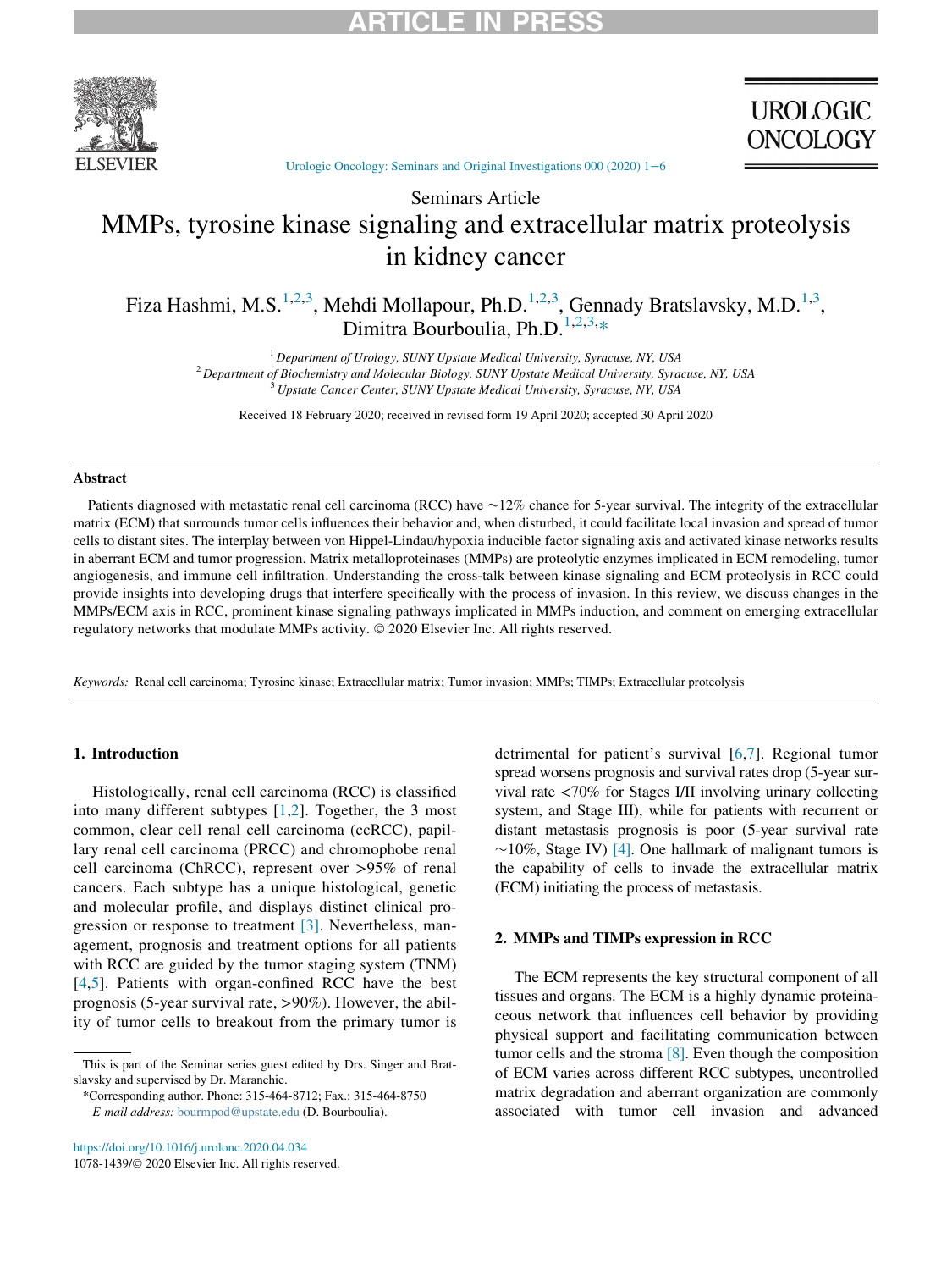## RTICLE IN PRES

malignancy [\[9\]](#page-4-8). The matrix metalloproteinases (MMPs) are a family of 24 zinc-dependent endopeptidases which are capa-ble of digesting almost all components of the ECM [\[10\].](#page-4-9) Most MMPs are released from cells as zymogens and require extracellular activation to perform their proteolytic function. It is established that elevated levels of MMPs correlate with invasion, tumor angiogenesis, growth and resistance to treatments across many solid cancers [\[11\].](#page-4-10) To limit local tissue destruction and maintain matrix homeostasis, a family of 4 endogenous inhibitors, the tissue inhibitors of metalloproteinases (TIMPs), functions to tightly control the proteolytic activity of all MMPs by blocking their active site [\[12](#page-4-11)[,13](#page-4-12)].

Over the last twenty years studies have evaluated the predictive and prognostic value of MMPs expression and activity in patients with RCC. Gelatinases MMP2 and MMP9 levels have been studied the most; these 2 proteases predominantly degrade components of the basement membrane including collagens (IV, V, VII, X), elastin and fibronectin. They are required for tumor invasion, contributing to immune cell infiltration and tumor angiogenesis [\[10\].](#page-4-9) Uncontrolled MMPs activity creates an imbalance in MMPs/TIMPs ratio. This abnormal increase of net MMP activity is associated with extensive ECM degradation in many cancers. Using RT-PCR technology, the ratio of MMP2/TIMP2 was significantly increased in advanced RCC compared to normal tissue [\[14\].](#page-4-13) Separate studies, however, showed that individual levels of MMP2, MMP7, MMP9, MMP10, MMP14, TIMP1 and TIMP2 increase with TNM stage, particular in PRCC compared to ccRCC, and associate with poor prognosis and reduced survival [\[15](#page-4-14)−18].

Recently, a more comprehensive MMPs study was performed on RNA-seq data of the Cancer Genome Atlas, where the diagnostic and prognostic value of individual MMPs in fifteen different cancer types including ccRCC, PRCC and ChRCC was evaluated [\[19\].](#page-4-15) In general, for most MMPs, expression trends varied across different RCC subtypes compared to adjacent normal controls. Increased expression of MMP9 was observed in all 3 RCC subtypes, while MMP11 and MMP14 expression levels were predominantly higher in ccRCC and PRCC. In ChRCC, MMP13, MMP15, MMP24, MMP26 expression demonstrated the strongest up-regulation. MMPs expression was also significantly associated with overall survival in multiple tumor types. The majority of these significant relationships were in RCC, and for other tumor types only 1 to 3 MMPs were associated with overall survival [\[19\].](#page-4-15) These findings were in agreement with data from a recent proteomic analysis of cancer secretomes, suggesting that elevated levels of selected MMPs could be potential biomarkers for RCC progression [\[20\]](#page-4-16).

Studies on the prognostic significance of MMPs or TIMPs mRNA levels remain undecided for RCC. Furthermore, research on MMPs or TIMPs circulating protein levels in serum or in urine is limited. In one such study, the MMP9/ TIMP2 ratio was assessed by ELISA in the serum of patients with metastatic RCC treated with tyrosine kinase inhibitor

sunitinib [\[21\].](#page-4-17) Although there were no significant differences in the individual levels of MMP9 and TIMP2, the MMP9/ TIMP2 ratio was significantly higher at the time of progression compared to their baseline ratio; MMP/TIMP2 could potentially be used as a predictive biomarker for patients treated with sunitinib. An important limitation in all the studies mentioned is the absence of information on whether the MMPs measured were in fact proteolytically active, since only then are they capable of degrading the ECM and promote RCC invasion [\[22\].](#page-5-0) Indeed, collagenases MMP1 and MMP13 levels decreased with RCC tumor stage, however, their activity was significantly high and correlated with loss of collagen content [\[23\].](#page-5-1) Measuring tumor tissue MMPs activity or circulating levels of active MMPs using available fluorogenic MMP substrates and kinetic assays could be a significant predicting biomarker for RCC progression.

### 3. ECM and MMPs dysregulation has links to VHL and HIF pathways

ccRCC accounts for over 75% of all RCCs, the majority of which (>50%) demonstrate biallelic von Hippel-Lindau (*VHL*) gene defect leading to its inactivation  $[3,24]$  $[3,24]$  $[3,24]$  $[3,24]$ . Loss of function of the encoded tumor suppressor protein VHL leads to the stabilization of the hypoxia inducible factor alpha subunits (HIF1 $\alpha$ /HIF2 $\alpha$ ) followed by transcriptional induction of HIF-responsive genes that promote tumor growth and angiogenesis.

In RCC, VHL-mediated regulation of the ECM occurs both in HIF-dependent and independent pathways [[25](#page-5-3)[,26](#page-5-4)]. These implicate VHL direct interaction with components of the ECM, including hydroxylated collagen IV and fibronectin, resulting in proper ECM assembly and suppressing of angiogenesis and tumor invasion [\[27](#page-5-5),[28](#page-5-6)]. In addition to components of ECM, VHL has been known to regulate cellmatrix and cell-cell adhesions in RCC. Loss of VHL results in down-regulation of cell junction proteins that would contribute to enhance tumor cell motility and invasion.

VHL is also implicated in elevated expression of MMPs in RCC. Highly invasive RCC cells lacking VHL demonstrated increased MMP2 levels and activity [\[26\]](#page-5-4). Proinvasive membrane type-1 matrix metalloproteinase (MT1-MMP or MMP14) is a transcriptional target of HIF-2 $\alpha$  in VHL-null RCC [\[29\].](#page-5-7) MMP14 facilitates tumor cell invasiveness through increased degradation of type I collagen [\[29\]](#page-5-7). Degradation of ECM by MMP2, MMP9 or MMP14 would allow the release of cytokines, growth factors and proangiogenic fragments, including vascular endothelial growth factor (VEGF) and transforming growth factor- $\beta$  (TGF $\beta$ ) shown to promote angiogenesis and invasion [30−[32\].](#page-5-8)

### 4. Tyrosine Kinase signaling and MMPs in RCC

Tyrosine kinase signaling is critical in RCC pathogenesis. Mutations and overexpression of both receptor and nonreceptor tyrosine kinases contributes to the pathogenesis of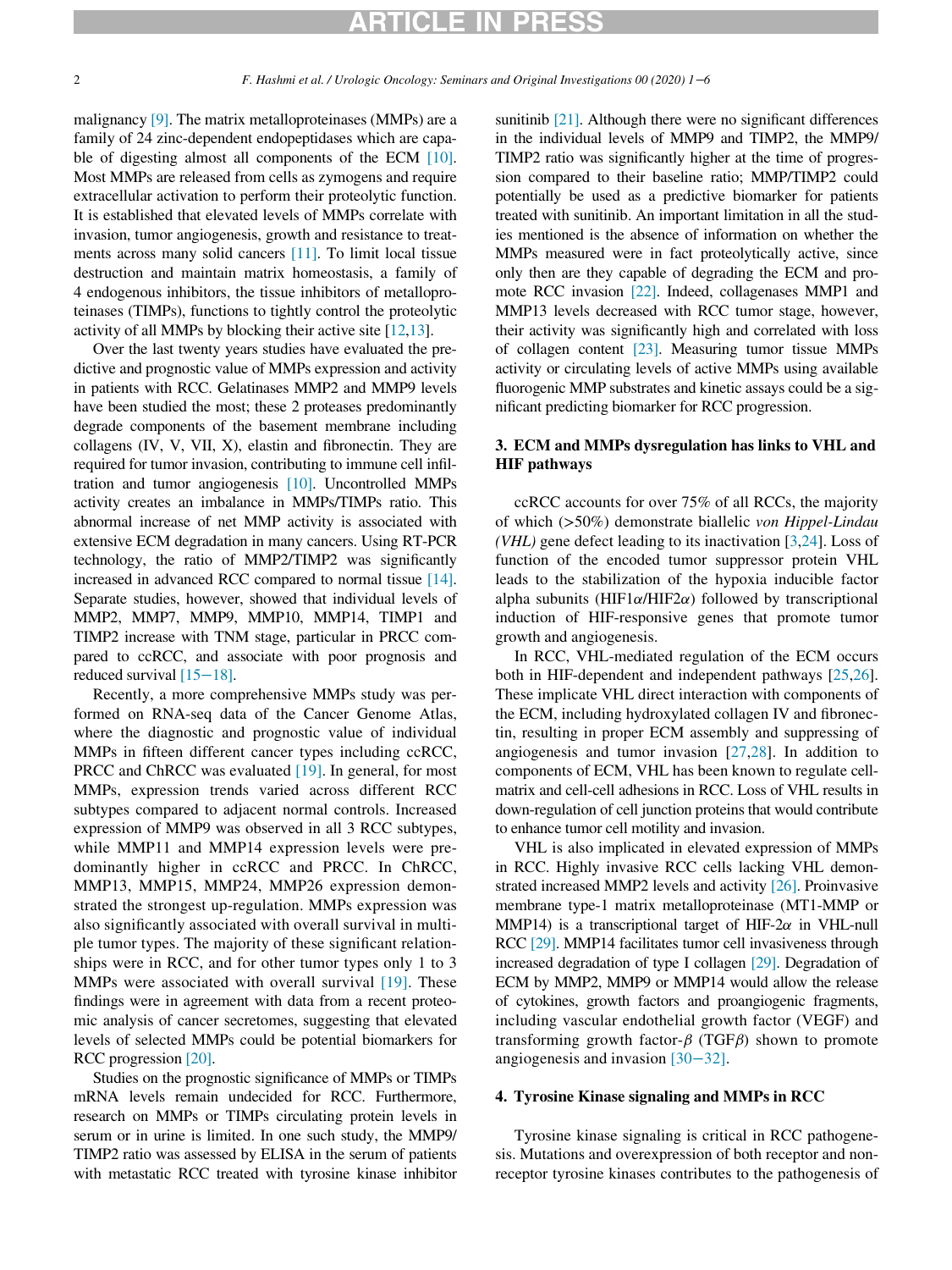# ARTICLE IN PRESS

RCCs and other cancers and serves as a target for therapy [\[33\]](#page-5-9). Receptor tyrosine kinases (RTKs) are enzymes that add phosphate groups to tyrosine residues on proteins implicated in signal transduction pathways. Regulation of tyrosine kinase activity is critical in events leading to oncogenesis, including cell cycle progression, differentiation, cellular orientation and motility, and regulation of cell death vs. survival signals. Targeted therapies, including approved nonselective tyrosine kinase inhibitors, demonstrated great benefit in patients with metastatic RCC. Interestingly, many of the targeted kinase pathways regulate the production and proinvasive and proangiogenic function of

MMPs in RCC [\(Fig. 1](#page-2-0)). c-MET: or hepatocyte growth factor receptor (HGFR) is a membrane receptor, with the hepatocyte growth factor (HGF) being the major ligand. In RCC, increased total MET and phospho-MET levels are associated with increased vascularization and poor outcome  $[34,35]$  $[34,35]$  $[34,35]$  $[34,35]$ . VHL $-/-$  cells demonstrated enhanced invasiveness and branching morphogenesis in response to HGF, compared to VHL+/+ RCC cell lines. This correlated with up-regulation of MMP2 and MMP9 and down-regulation of MMPs inhibitors TIMP1 and TIMP2 [\[36\]](#page-5-12). Treatment with recombinant TIMPs blocked HGF-stimulated branching and invasion, demonstrating a concert between the loss of VHL, MET signaling, and matrix proteolysis [\[36\]](#page-5-12). These studies also demonstrated the important contribution of TIMPs in restricting MMPs activity in RCC.

Axl: Expression of tyrosine kinase receptor AXL is associated with RCC angiogenesis, tumor metastasis and resistance to therapy [\[37](#page-5-13),[38\]](#page-5-14). Once activated, Axl is able to recruit PI3K/AKT/mTOR that regulates cell proliferation through the expression of NF $\kappa$ B. Furthermore, it acts over the RAS/RAF/ERK and PI3K/RAC pathways to regulate survival and cell motility. Axl-mediated activation of NFkB can induce MMP9 expression and hyperactivity, increasing cancer cell invasion and tumor progression [\[39\].](#page-5-15)

Ror2: Receptor tyrosine kinase-like orphan receptor 2 (Ror2) is linked to activation of canonical Wnt/beta-catenin signaling in ccRCC  $[40]$ . *Ror2* appears to be a HIF $\alpha$  responsive gene following loss of VHL function, and its high expression correlates with aggressive and invasive RCC tumors. Studies have linked Ror2 levels with high expression and activity of MMP2 whereas subsequent down-regulation of Ror2 result in MMPs suppression [\[41\]](#page-5-17). Ror2 is currently considered an important therapeutic target in RCC.

c-Src: Proto-oncogene c-Src nonreceptor tyrosine kinase is regularly recruited upon activation of receptor tyrosine kinase signaling (HGF/MET, EGFR, VEGFR, PDGFR, Axl) in RCC. c-Src tyrosine kinase is highly expressed in VHL+/+ RCC [\[42\]](#page-5-18). Xenografts with functional VHL were also sensitive to Src inhibitor dasatinib, whereas, in VHLdeficient RCC were resistant to the drug. In response to S1P stimulation (a platelet-derived lysophospholipid), c-Src has been shown to phosphorylate the cytoplasmic tail of

<span id="page-2-0"></span>

Fig. 1. Tyrosine kinase pathways in renal cell carcinoma linked to MMPs/TIMPs expression. MET, Axl, Src and Ror2 signaling networks regulate the expression of matrix metalloproteinases (MMPs) and their endogenous inhibitors, tissue inhibitor of metalloproteinases (TIMPs) in RCC. Changes in levels and activity of MMPs either due to loss of VHL or kinase signaling will impact on ECM remodeling, tumor invasion and metastasis. The capitalized part of 'invasiON' indicates that the process of invasion is switched on.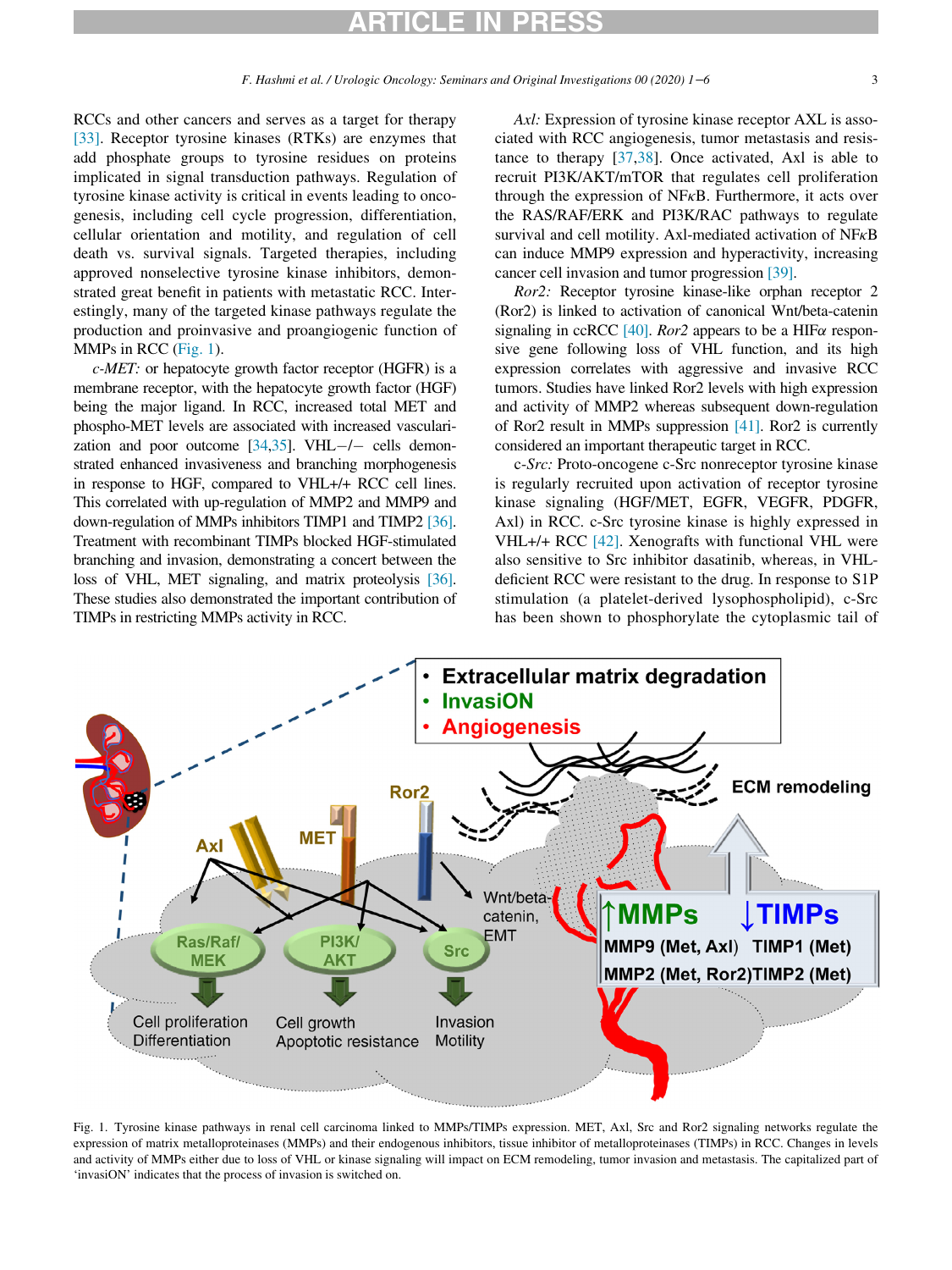# ARTICLE IN PRESS

MMP14, which is involved in endothelial and tumor cell migration [[43,](#page-5-19)[44](#page-5-20)]. This phosphorylation event is required for tumor-cell proliferation, for invasion through 3D collagen matrices, and for tumor growth in nude mice [\[43](#page-5-19),[44](#page-5-20)]. c-Src mediated phosphorylation of MMP14 could contribute to the aggressive phenotype of VHL+/+ RCC.

### 5. Latest discoveries on mechanisms of MMP2 regulation

As mentioned earlier, changes in MMPs protein levels may not reflect exclusively the presence of active enzyme that would correlate with ECM proteolysis and tumor cell invasion. In recent years we, and others, have identified new mechanisms in MMP regulation, which are critical for ECM degradation, tumor invasiveness and metastasis. These include (a) the surprising extracellular role of c-Src tyrosine kinase-mediated phosphorylation of TIMP2 and (b) the stabilization and hyperactivation of MMP2 by secreted chaperone HSP90 (eHSP90) [\[45](#page-5-21)−47] ([Fig. 2](#page-3-0)).

### 5.1. c-Src-mediated phosphorylation of TIMP2

Traditionally, nonreceptor tyrosine kinase c-Src is known to associate with the plasma membrane following its activation. More recently, active c-Src localization to endosomal membranes was linked to secretion of exosomes containing c-Src by human colon cancer cells [\[48\]](#page-5-22). Although not shown yet for renal cancer, enrichment of c-Src in extracellular vesicles (EV) was also demonstrated in other malignancies including prostate cancer [\[49](#page-5-23)[,50\]](#page-5-24). We showed that c-Src secretion results in tyrosine phosphorylation of TIMP2, the endogenous MMP2 inhibitor [\[47\].](#page-5-25) This modification is essential for binding of TIMP2 to both zymogen proMMP2 and active MMP2 enzyme. Lack of TIMP2-Y90 phosphorylation abolishes TIMP2 complex with proMMP2 and consequently proMMP2 could not be processed and activated by membrane bound MMP14. Conversely, TIMP2-Y90 phosphorylation enhanced TIMP2 inhibitory function towards active MMP2. Similar mechanisms of c-Src kinase-mediated phosphorylation of extracellular substrates may occur in

<span id="page-3-0"></span>

Fig. 2. Extracellular regulation of MMP2 activity by secreted c-Src tyrosine kinase (e-Src) and molecular chaperone heat shock protein 90 (eHSP90). e-Src-mediated phosphorylation of TIMP2 facilitates the formation of TIMP2:MMP2 complex and enhances inhibition of active MMP2. Conversely, eHSP90 binding to MMP2 promotes stabilization of the complex and enhances active MMP2 proteolytic function.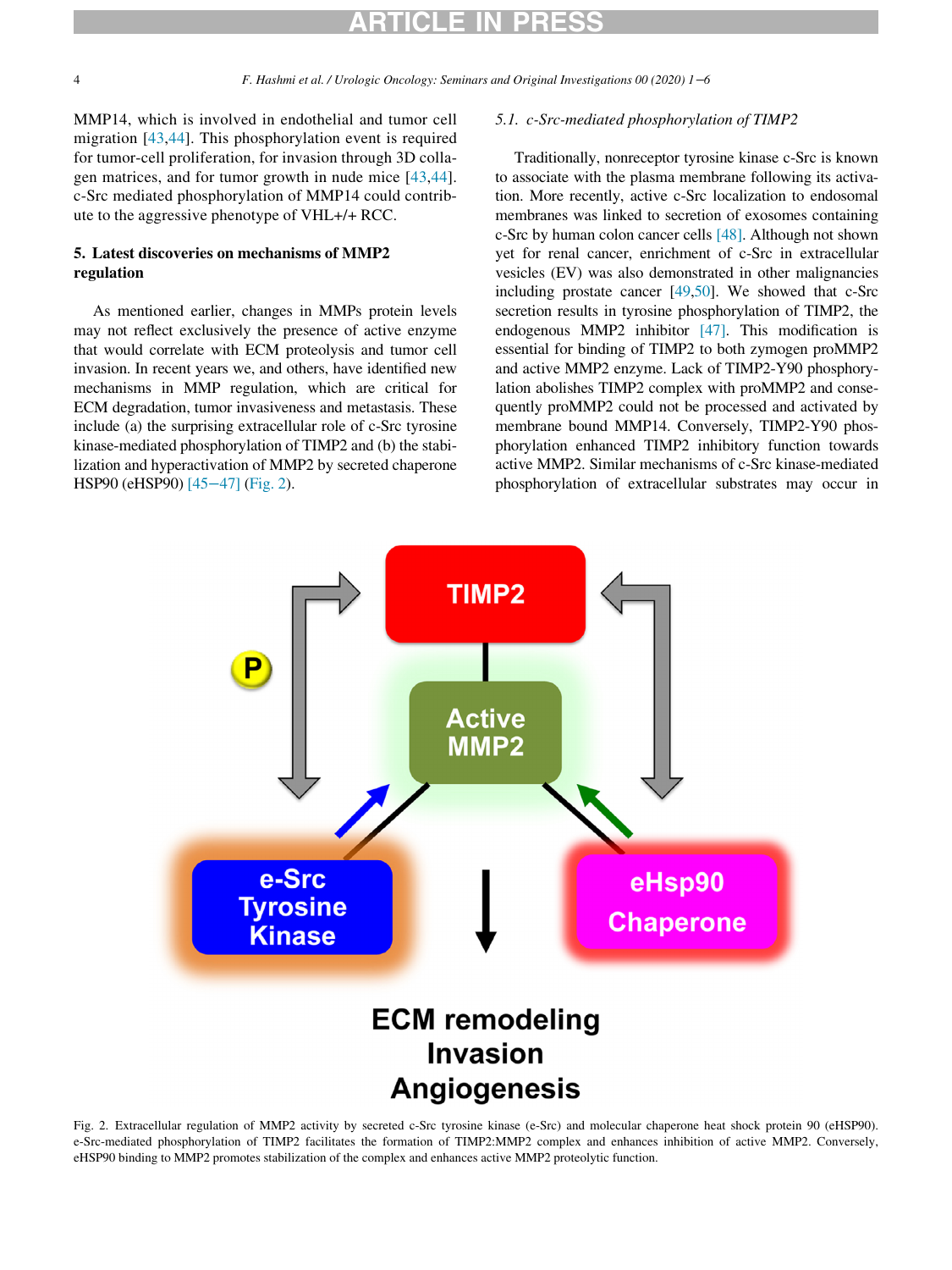### RTICLE IN PRE

### <span id="page-4-1"></span><span id="page-4-0"></span>5.2. Extracellular HSP90 chaperones MMP2

<span id="page-4-6"></span><span id="page-4-5"></span><span id="page-4-4"></span><span id="page-4-3"></span><span id="page-4-2"></span>Following exosomal release, heat shock protein 90 (eHSP90) binds and stabilizes active enzyme MMP2 outside the cell increasing the net active MMP2 proteolytic pool [\[46\]](#page-5-26). HSP90 is a highly abundant, 90kDa homodimeric molecular chaperone essential for the folding, activation, maturation and stability of hundreds of intracellular proteins referred as 'clients' [\[51\].](#page-5-27) Many of these clients are known tumor promoting proteins participating in the molecular pathogenesis of RCC including EGFR, AKT, MET, PDGFR, VEGFR and HIFs [\[52\].](#page-5-28) Extracellular HSP90 (eHSP90) interaction with MMP2 promotes motility and invasion of breast, prostate and fibrosarcoma tumor cells in vitro and metastasis in vivo, rendering eHSP90 an important for cancer therapy [\[53\]](#page-5-29). Studies from our lab have also shown that TIMP2 is part of an extracellular molecular switch that regulates eHSP90 chaperone function and modulates the formation and activity of eHSP90:MMP2 complex [\[45\]](#page-5-21). Although investigations are under way, we can perhaps expect a key role for eHSP90 particularly in  $VHL-/-$  RCC, where MMP2 stability would be critical in promoting and invasiveness and tumor angiogenesis.

### <span id="page-4-12"></span><span id="page-4-11"></span><span id="page-4-10"></span><span id="page-4-9"></span><span id="page-4-8"></span><span id="page-4-7"></span>6. Conclusions

<span id="page-4-17"></span><span id="page-4-16"></span><span id="page-4-15"></span><span id="page-4-14"></span><span id="page-4-13"></span>Antiangiogenic therapies have significantly prolonged survival for patients with metastatic disease. However, current TKI therapies result in the development of drug resistance, particularly following use of antiangiogenic regimens. In recent years, understanding the involvement of the immune system in the course of kidney cancer has also led to the development of effective immune-based therapies. Although immunotherapy has become the current standard of care in advanced RCC, response rates are limited and additional therapeutic agents are needed. MMPs were chosen as targets for cancer therapy due to their inherent primary role in extracellular matrix remodeling and for cleavage of its components. It is now believed that our limited understanding on extracellular regulatory mechanisms of MMPs is a contributing factor toward our inability to potently inhibit MMPs proinvasive and proangiogenic function. Assessing changes in both levels and proteolytic function of active MMPs in the tumor stroma could be more meaningful in predicting ECM remodeling and RCC metastatic potential. Critical understanding of the role of extracellular kinases and chaperones in regulating MMPs activity and ECM degradation is essential for developing new or improving current targeted anticancer therapies in RCC.

#### References

- [1] [Linehan WM. Genetic basis of kidney cancer: role of genomics for the](http://refhub.elsevier.com/S1078-1439(20)30194-0/sbref0001) [development of disease-based therapeutics. Genome Res 2012;22:](http://refhub.elsevier.com/S1078-1439(20)30194-0/sbref0001) [2089–100.](http://refhub.elsevier.com/S1078-1439(20)30194-0/sbref0001)
- [2] [Muglia VF, Prando A. Renal cell carcinoma: histological classifica](http://refhub.elsevier.com/S1078-1439(20)30194-0/sbref0002)[tion and correlation with imaging findings. Radiol Bras 2015;48:](http://refhub.elsevier.com/S1078-1439(20)30194-0/sbref0002) [166–74.](http://refhub.elsevier.com/S1078-1439(20)30194-0/sbref0002)
- [3] [Ricketts CJ, De Cubas AA, Fan H, Smith CC, Lang M, Reznik E,](http://refhub.elsevier.com/S1078-1439(20)30194-0/sbref0003) [et al. The cancer genome atlas comprehensive molecular characteri](http://refhub.elsevier.com/S1078-1439(20)30194-0/sbref0003)[zation of renal cell carcinoma. Cell Rep 2018;23:313-26 e5.](http://refhub.elsevier.com/S1078-1439(20)30194-0/sbref0003)
- [4] Choueiri TK. Prognostic factors in patients with renal cell carcinoma. In: JP, Richie, MB, Atkins, editor. UpToDate.
- [5] [Williamson SR, Taneja K, Cheng L. Renal cell carcinoma staging:](http://refhub.elsevier.com/S1078-1439(20)30194-0/sbref0004) [pitfalls, challenges, and updates. Histopathology 2019;74:18–30.](http://refhub.elsevier.com/S1078-1439(20)30194-0/sbref0004)
- [6] [Cao C, Bi X, Liang J, Li L, Zhang H, Xiao Z, et al. Long-term sur](http://refhub.elsevier.com/S1078-1439(20)30194-0/sbref0005)[vival and prognostic factors for locally advanced renal cell carcinoma](http://refhub.elsevier.com/S1078-1439(20)30194-0/sbref0005) [with renal vein tumor thrombus. BMC Cancer 2019;19:144.](http://refhub.elsevier.com/S1078-1439(20)30194-0/sbref0005)
- [7] [Ha US, Lee KW, Jung JH, Byun SS, Kwak C, Chung J, et al. Renal](http://refhub.elsevier.com/S1078-1439(20)30194-0/sbref0006) [capsular invasion is a prognostic biomarker in localized clear cell](http://refhub.elsevier.com/S1078-1439(20)30194-0/sbref0006) [renal cell carcinoma. Sci Rep 2018;8:202.](http://refhub.elsevier.com/S1078-1439(20)30194-0/sbref0006)
- [8] [Frantz C, Stewart KM, Weaver VM. The extracellular matrix at a](http://refhub.elsevier.com/S1078-1439(20)30194-0/sbref0007) [glance. J Cell Sci 2010;123:4195–200.](http://refhub.elsevier.com/S1078-1439(20)30194-0/sbref0007)
- [9] [Lohi J, Leivo I, Oivula J, Lehto VP, Virtanen I. Extracellular matrix](http://refhub.elsevier.com/S1078-1439(20)30194-0/sbref0008) [in renal cell carcinomas. Histol Histopathol 1998;13:785–96.](http://refhub.elsevier.com/S1078-1439(20)30194-0/sbref0008)
- [10] [Bourboulia D, Stetler-Stevenson WG. Matrix metalloproteinases](http://refhub.elsevier.com/S1078-1439(20)30194-0/sbref0009) [\(MMPs\) and tissue inhibitors of metalloproteinases \(TIMPs\): positive](http://refhub.elsevier.com/S1078-1439(20)30194-0/sbref0009) [and negative regulators in tumor cell adhesion. Semin Cancer Biol](http://refhub.elsevier.com/S1078-1439(20)30194-0/sbref0009) [2010;20:161–8.](http://refhub.elsevier.com/S1078-1439(20)30194-0/sbref0009)
- [11] [Quintero-Fabian S, Arreola R, Becerril-Villanueva E, Torres-Romero](http://refhub.elsevier.com/S1078-1439(20)30194-0/sbref0010) [JC, Arana-Argaez V, Lara-Riegos J, et al. Role of matrix metallopro](http://refhub.elsevier.com/S1078-1439(20)30194-0/sbref0010)[teinases in angiogenesis and cancer. Front Oncol 2019;9:1370.](http://refhub.elsevier.com/S1078-1439(20)30194-0/sbref0010)
- [12] [Brew K, Nagase H. The tissue inhibitors of metalloproteinases](http://refhub.elsevier.com/S1078-1439(20)30194-0/sbref0011) [\(TIMPs\): an ancient family with structural and functional diversity.](http://refhub.elsevier.com/S1078-1439(20)30194-0/sbref0011) [Biochim Biophys Acta 2010;1803:55–71.](http://refhub.elsevier.com/S1078-1439(20)30194-0/sbref0011)
- [13] [Jackson HW, Defamie V, Waterhouse P, Khokha R. TIMPs: versatile](http://refhub.elsevier.com/S1078-1439(20)30194-0/sbref0012) [extracellular regulators in cancer. Nat Rev Cancer 2017;17:38–53.](http://refhub.elsevier.com/S1078-1439(20)30194-0/sbref0012)
- [14] [Kugler A, Hemmerlein B, Thelen P, Kallerhoff M, Radzun HJ, Ring](http://refhub.elsevier.com/S1078-1439(20)30194-0/sbref0013)[ert RH. Expression of metalloproteinase 2 and 9 and their inhibitors](http://refhub.elsevier.com/S1078-1439(20)30194-0/sbref0013) [in renal cell carcinoma. J Urol 1998;160:1914–8.](http://refhub.elsevier.com/S1078-1439(20)30194-0/sbref0013)
- [15] [Kallakury BV, Karikehalli S, Haholu A, Sheehan CE, Azumi N, Ross](http://refhub.elsevier.com/S1078-1439(20)30194-0/sbref0014) [JS. Increased expression of matrix metalloproteinases 2 and 9 and tis](http://refhub.elsevier.com/S1078-1439(20)30194-0/sbref0014)[sue inhibitors of metalloproteinases 1 and 2 correlate with poor prog](http://refhub.elsevier.com/S1078-1439(20)30194-0/sbref0014)[nostic variables in renal cell carcinoma. Clin Cancer Res 2001;7:](http://refhub.elsevier.com/S1078-1439(20)30194-0/sbref0014) [3113–9.](http://refhub.elsevier.com/S1078-1439(20)30194-0/sbref0014)
- [16] [Lu H, Yang Z, Zhang H, Gan M, Zhou T, Wang S. The expression](http://refhub.elsevier.com/S1078-1439(20)30194-0/sbref0015) [and clinical significance of matrix metalloproteinase 7 and tissue](http://refhub.elsevier.com/S1078-1439(20)30194-0/sbref0015) [inhibitor of matrix metalloproteinases 2 in clear cell renal cell carci](http://refhub.elsevier.com/S1078-1439(20)30194-0/sbref0015)[noma. Exp Ther Med 2013;5:890–6.](http://refhub.elsevier.com/S1078-1439(20)30194-0/sbref0015)
- [17] [Miyata Y, Iwata T, Maruta S, Kanda S, Nishikido M, Koga S, et al.](http://refhub.elsevier.com/S1078-1439(20)30194-0/sbref0016) [Expression of matrix metalloproteinase-10 in renal cell carcinoma](http://refhub.elsevier.com/S1078-1439(20)30194-0/sbref0016) [and its prognostic role. Eur Urol 2007;52:791–7.](http://refhub.elsevier.com/S1078-1439(20)30194-0/sbref0016)
- [18] [Qiao ZK, Li YL, Lu HT, Wang KL, Xu WH. Expression of tissue lev](http://refhub.elsevier.com/S1078-1439(20)30194-0/sbref0017)[els of matrix metalloproteinases and tissue inhibitors of metallopro](http://refhub.elsevier.com/S1078-1439(20)30194-0/sbref0017)[teinases in renal cell carcinoma. World J Surg Oncol 2013;11:1.](http://refhub.elsevier.com/S1078-1439(20)30194-0/sbref0017)
- [19] [Gobin E, Bagwell K, Wagner J, Mysona D, Sandirasegarane S, Smith](http://refhub.elsevier.com/S1078-1439(20)30194-0/sbref0018) [N, et al. A pan-cancer perspective of matrix metalloproteases \(MMP\)](http://refhub.elsevier.com/S1078-1439(20)30194-0/sbref0018) [gene expression profile and their diagnostic/prognostic potential.](http://refhub.elsevier.com/S1078-1439(20)30194-0/sbref0018) [BMC Cancer 2019;19:581.](http://refhub.elsevier.com/S1078-1439(20)30194-0/sbref0018)
- [20] [Robinson JL, Feizi A, Uhlen M, Nielsen J. A systematic investigation](http://refhub.elsevier.com/S1078-1439(20)30194-0/sbref0019) [of the malignant functions and diagnostic potential of the cancer](http://refhub.elsevier.com/S1078-1439(20)30194-0/sbref0019) [secretome. Cell Rep 2019;26:2622-35 e5.](http://refhub.elsevier.com/S1078-1439(20)30194-0/sbref0019)
- [21] [Miyake H, Nishikawa M, Tei H, Furukawa J, Harada K, Fujisawa M.](http://refhub.elsevier.com/S1078-1439(20)30194-0/sbref0020) [Significance of circulating matrix metalloproteinase-9 to tissue inhib](http://refhub.elsevier.com/S1078-1439(20)30194-0/sbref0020)[itor of metalloproteinases-2 ratio as a predictor of disease progression](http://refhub.elsevier.com/S1078-1439(20)30194-0/sbref0020)